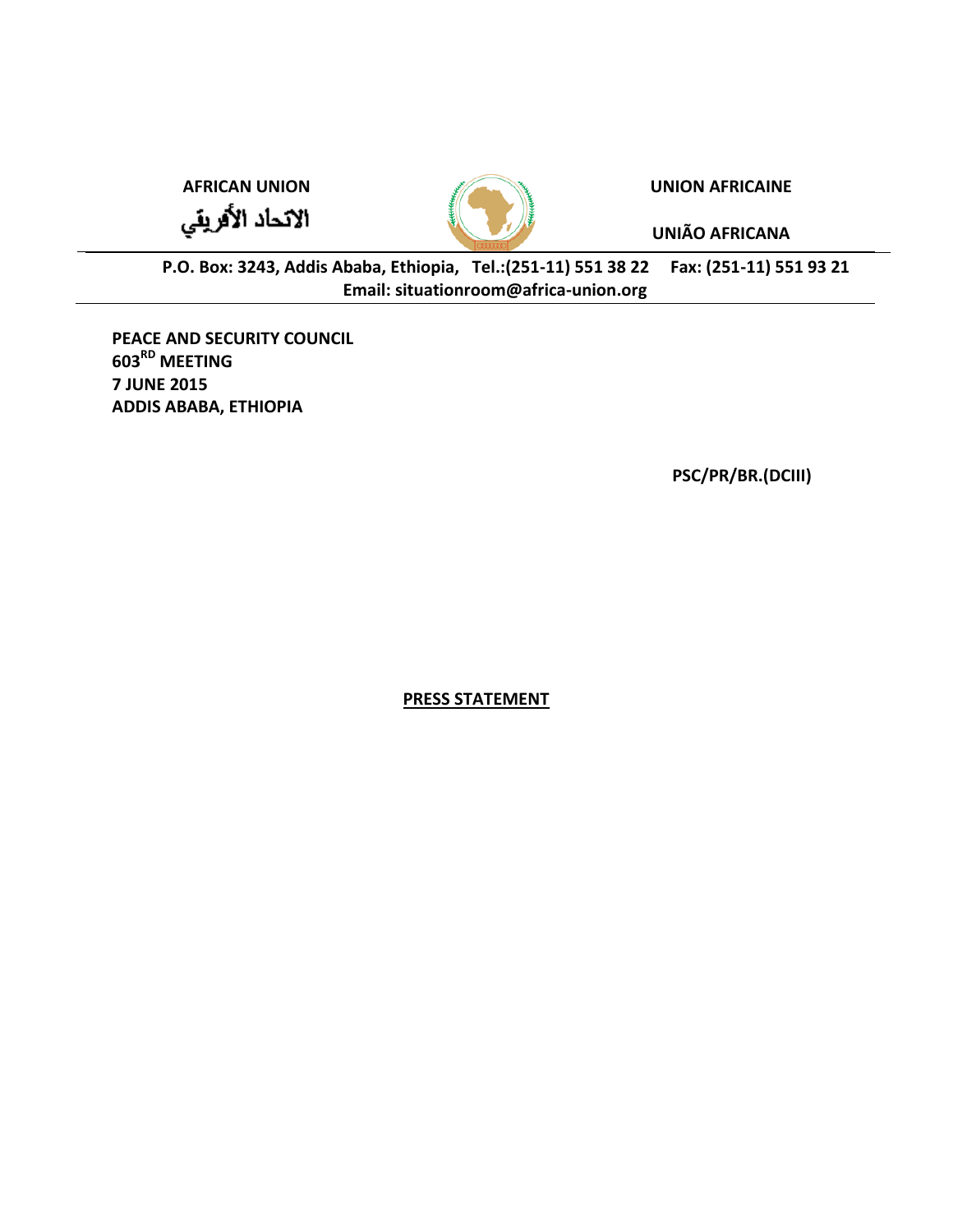## **PRESS STATEMENT**

The Peace and Security Council of the African Union (AU), at its 603<sup>rd</sup> meeting, held on 7 June 2016, in Addis Ababa, dedicated an open session to the theme: Prevention and Settlement of Border Disputes in Africa. Council listened to a statement delivered by Ambassador Smail Chergui, AU Commissioner for Peace and Security, as well as presentations by the AU Commission and Mr. Danny Mubanga, former Surveyor General of Zambia and statements from AU Members, Regional Economic Communities/Regional Mechanisms for Conflict Prevention, Management and Resolution (RECs/RMs), international partners, specialized institutions and civil society organizations.

Council recalled the relevant decisions taken by the OAU and the AU on the peaceful settlement of border disputes, particularly, Resolution AHG/Res.16 (1) of the Heads of State and Government in July 1964, which enshrines the principle of respect for borders existing on achievement of national independence and reaffirmed in the African Union Constitutive Act of 11 July 2000 and the Protocol Relating to the Establishment of the Peace and Security Council of the African Union of 9 July 2002. Furthermore, Council highlighted the AU Convention on Cross Border Cooperation of 2012 (Niamey Convention), whose objectives include, inter alia, to facilitate the peaceful resolution of border disputes.

Council and participants commended the efforts deployed by the AU Commission through the AU Border Programme, particularly its facilitation provided to AU Member States in resolving border disputes, as well as border programme projects undertaken by the Common Market for Eastern and Southern Africa (COMESA). Council called on Member States to reaffirm their commitments to peacefully resolve border disputes and effectively use the facilitation provided by the AU Border Programme.

Council and participants expressed deep concern about the persistence of border disputes and the tendency to increase especially when natural resources are discovered in border areas. In this context, Council and participants stressed the urgent need for peaceful settlement of existing border and territorial disputes.

Council and participants recalled that the primary responsibility of finding solutions to the border disputes lies with Member States. In this regard, Council and participants urged the AU Member States, in resolving border disputes, to promote the spirit of dialogue, negotiation and reconciliation in the promotion of peaceful resolution of disputed borders and judicial or arbitral action should be a last resort.

Council and participants underscored the importance of promoting awareness on resolving and preventing border disputes on the continent and called on all Member States to support the creation of forums or platforms for sharing experience and create awareness. Council requested all AU Member States to establish National Boundary Commissions in their respective countries as competent authorities responsible for border related matters.